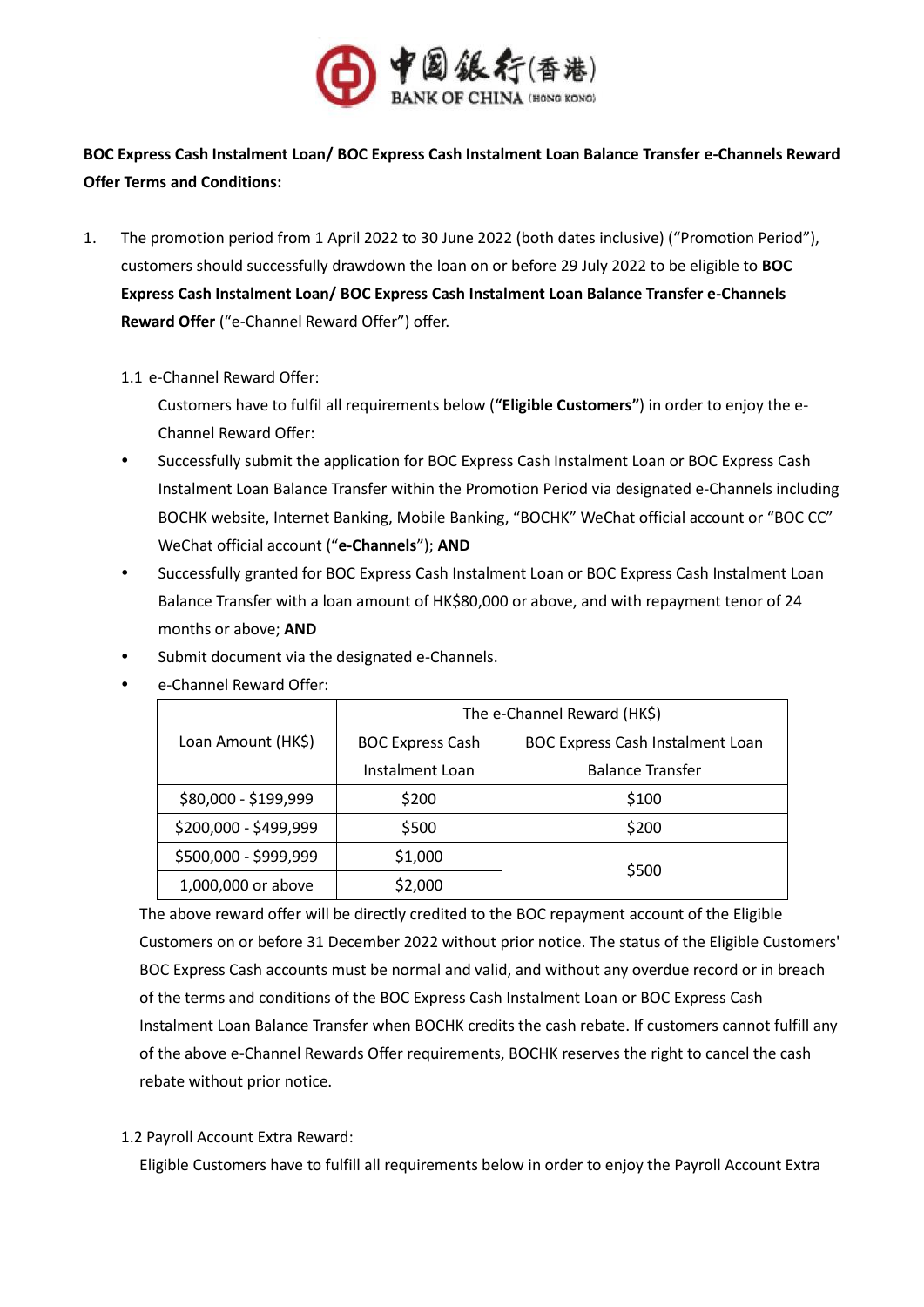

Reward ("Eligible Payroll Account Customers"):

- Eligible Payroll Account Customers successfully granted for BOC Express Cash Instalment Loan or BOC Express Cash Instalment Loan Balance Transfer with a loan amount of HK\$80,000 or above, and with repayment tenor of 24 months or above with the promotion period; AND
	- (i) register for Payroll Service via any branch, Phone Banking, Internet Banking or Website of BOCHK before 30 June 2022; AND
	- (ii) start receiving salary by "electronic payroll arrangement" or a newly set up "single standing instruction" (not including the standing instruction originating from BOCHK) via payroll Account within the next 2 calendar months from the date of payroll service registration, and maintain this arrangement until relevant reward is credited (payroll customers); AND
	- (iii) have taken up Private Wealth, Wealth Management, Enrich Banking and iFree Banking (Integrated Account Service) ; AND
	- (iv) should maintain a valid sole-name HKD Savings Account or sole-name HKD Current Account (not including joint-name account) ("Payroll Account") with BOCHK).
- "Salary" refers to the basic monthly salary (excluding commission, bonus, double pay, repayment and/ or other funds) of which the amount should reach HK\$10,000 or above.
- "Electronic payroll arrangement" refers to the customer's employer crediting the customer's salary to customer's Payroll Account through BOCHK's or other banks' payroll system. Standing instruction, overseas remittance, local electronic transfer, cheque or cash deposit will not be considered as "electronic payroll arrangement".
- BOCHK reserves the absolute right to define the terms of "salary" and "electronic payroll arrangement" and "single standing instruction".

|                    | Payroll Account Extra Reward (HK\$) |                                         |
|--------------------|-------------------------------------|-----------------------------------------|
| Loan Amount (HK\$) | <b>BOC Express Cash</b>             | <b>BOC Express Cash Instalment Loan</b> |
|                    | Instalment Loan                     | <b>Balance Transfer</b>                 |
| \$80,000 or above  | \$200                               | \$100                                   |

Eligible Payroll Account Customers can enjoy extra reward up to HK\$200.

The Payroll Account Extra Reward will be directly credited to the BOC repayment account of the Eligible Payroll Account Customers on or before 31 December 2022 without prior notice. The status of the Eligible Payroll Account Customers' BOC Express Cash accounts must be normal and valid, and without any overdue record or in breach of the terms and conditions of the BOC Express Cash Instalment Loan or BOC Express Cash Instalment Loan Balance Transfer when BOCHK credits the cash rebate. If customers cannot fulfill any of the above requirements, BOCHK reserves the right to cancel the cash rebate without prior notice.

2. The above e-Channel Reward Offer and Payroll Extra Offer are not applicable to existing customers of BOC Express Cash Instalment Loan or BOC Express Cash Instalment Loan Balance Transfer and the staff of BOCHK.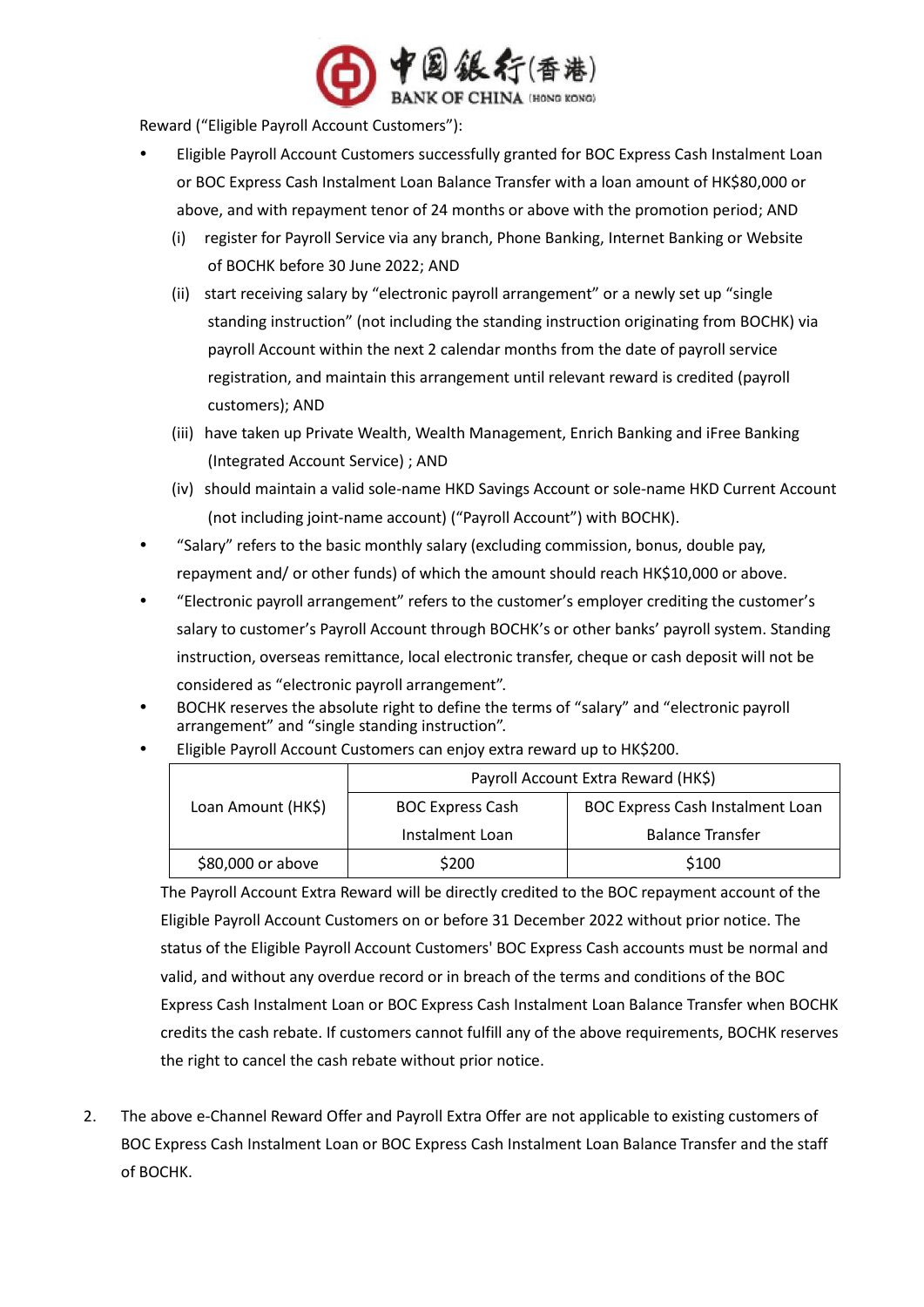

- 3. The maximum loan amount for the BOC Express Cash Instalment Loan is HK\$4,000,000 or 18 times of the monthly salary (whichever is lower). The maximum loan amount for the BOC Express Cash Instalment Loan Balance Transfer is up to HK\$2,000,000 or 21 times of the monthly salary (whichever is lower). The final approved loan amount and the maximum monthly salary multiple of BOC Express Cash Installment Loan / BOC Express Cash Installment Loan Balance Transfer is subject to change in accordance with the circumstances of individual cases. The instant cash amount up to 12 times your monthly salary constitutes part of the total amount of the approved loan. The cash amount will be transferred to your account and its use is not restricted to the repayment of the outstanding balance of any credit card or personal loans. BOCHK will determine the final approved loan amount based on the credit rating of the individual customer and other relevant factors.
- 4. The quoted interest rate is calculated based on a loan amount of HK\$3,000,000 with repayment tenor of 12 months and monthly flat rate of 0.0754%. The annualised percentage rate ("APR") is 1.68%, without handling fee. (The APR does not include cash rebate) The APR is calculated according to the guidelines laid down in The Hong Kong Association of Banks. An APR is a reference rate which includes the basic interest rates and other fees and charges of a product expressed as an annualised rate. For loan and offer details, rates, handling fee, APR, terms and conditions, please refer to BOCHK website Home> Loan> Personal Loan> BOC Express Cash Instalment Loan/ BOC Express Cash Instalment Loan Balance Transfer for the "Key Facts Statement (KFS) for Instalment Loan" or contact our staff. The credit rating of each customer must fulfill the requirements of BOCHK.
- 5. BOC Express Cash Instalment Loan customers can choose for 12, 24, 36, 48 or 60 months repayment period. The maximum repayment tenor for the BOC Express Cash Instalment Loan Balance Transfer is 72 months.
- 6. In the example of BOC Express Cash Instalment Loan Balance Transfer, assume the credit card outstanding balance is HK\$200,000, an annual interest rate of 30% charged by general credit card and a monthly repayment of all fees and charges billed to the credit card followed by 1.5% of the credit card outstanding balance or HK\$50 (whichever is higher) over 379-months repayment period. The average monthly repayment amount quoted above is calculated based on the first 6 instalments and is rounded to the nearest dollar. The Annualised Percentage Rate (APR) is 35.75%. The total interest expense is HK\$347,764.

The BOC Express Cash Instalment Loan Balance Transfer example is calculated on the basis of a loan amount of HK\$200,000, a repayment tenor of 48 months and a monthly flat rate of 0.3068%, and thus the APR is 9.41%, including an annual handling fee of 1%, the total interest expenses are HK\$29,453, 92% less than interest expense incurred from credit card bill.

**The APR is calculated according to the guidelines laid down in The Hong Kong Association of Banks.**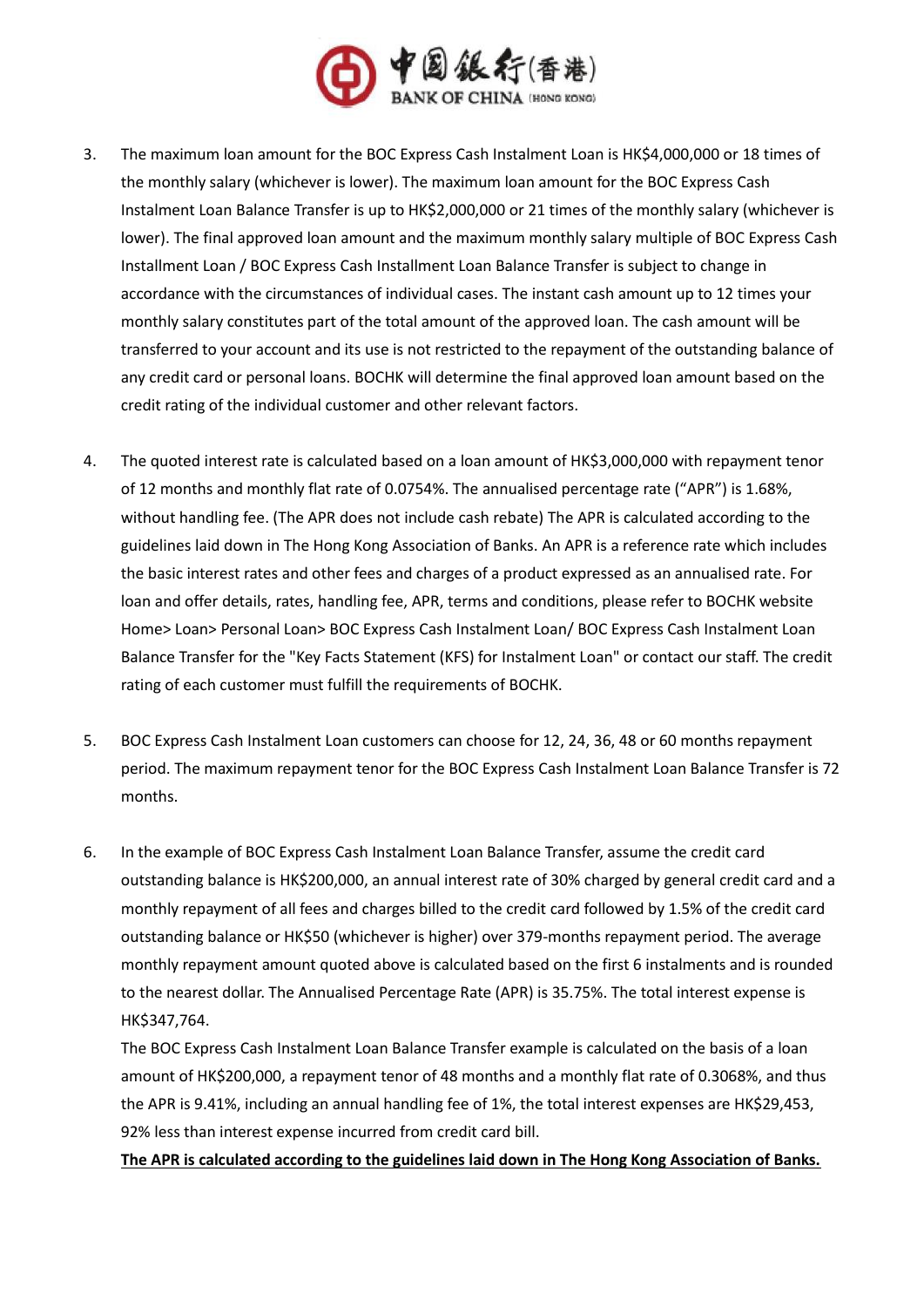

**An APR is a reference rate which includes the basic interest rates and other fees and charges of a product expressed as an annualised rate. For loan and offer details, rates, handling fee, annualised percentage rates, terms and conditions, please contact the staff. The credit rating of each customer must fulfill the requirements of BOCHK.** 

**7.** BOCHK reserves the right of final decision on any Loan application. BOCHK reserves the right to decide whether to accept or reject the application with reference to the applicant's credit report and the information provided by the applicant. The applicant is not required to provide any reason for the rejection of the application. If necessary, BOCHK reserves the right to request the applicant to provide extra documents for further approval purposes. The Loan is subject to the terms set out in the Loan document signed between the Loan applicant and BOCHK.

# **8. Early Settlement Fee**

Upon early settlement of the Loan, outstanding interest and principal shall be calculated on the basis of "Reducing Balance Method". The Borrower shall pay an early settlement fee which is 2% of the approved principal amount of BOC Express Cash Instalment Loan/ BOC Express Cash Instalment Loan Balance Transfer.

BOCHK may at its discretion adjust the early settlement fee at any time. Please note that different loan products have an individual calculation of the apportionment of the interest and principal even though the monthly repayment amount is equal. More interest will, in general, be included in earlier repayments, and less on principal. In other words, where a borrower has been making repayments as scheduled for some time, the amount of outstanding interest is likely to be small. If the borrower chooses to pay off the loan early at this moment, the loss may outweigh the gain as the amount saved may not be enough to cover the relevant charges for early repayment. You are suggested to make enquiries to BOCHK for the total settlement amount (including the loan outstanding amount, early settlement/redemption fee and other incurred fee(s)) and unpaid interest. You may visit our website Home > Loan > Personal Loan > BOC Express Cash Instalment Loan/ BOC Express Cash Instalment Loan Balance Transfer to refer to Instalment Loan Calculator and Repayment Schedule, for details of apportionment of interest and principal for each loan repayment throughout the loan tenor, the method of apportionment and the incurred fee(s). You are advised to make comparison and consider thoroughly before deciding whether to choose an early repayment.

#### **9. Risk Disclosure of Investment as Loan Purpose**

The following risk disclosure statements cannot disclose all the risks involved and does not take into account any personal circumstances unknown to BOCHK. Customers should undertake their own independent review and seek independent professional advice before they trade or invest especially if they are uncertain of or have not understood any aspect of the following risk disclosure statements or the nature and risks involved in trading or investment. The following are the risk disclosure statements: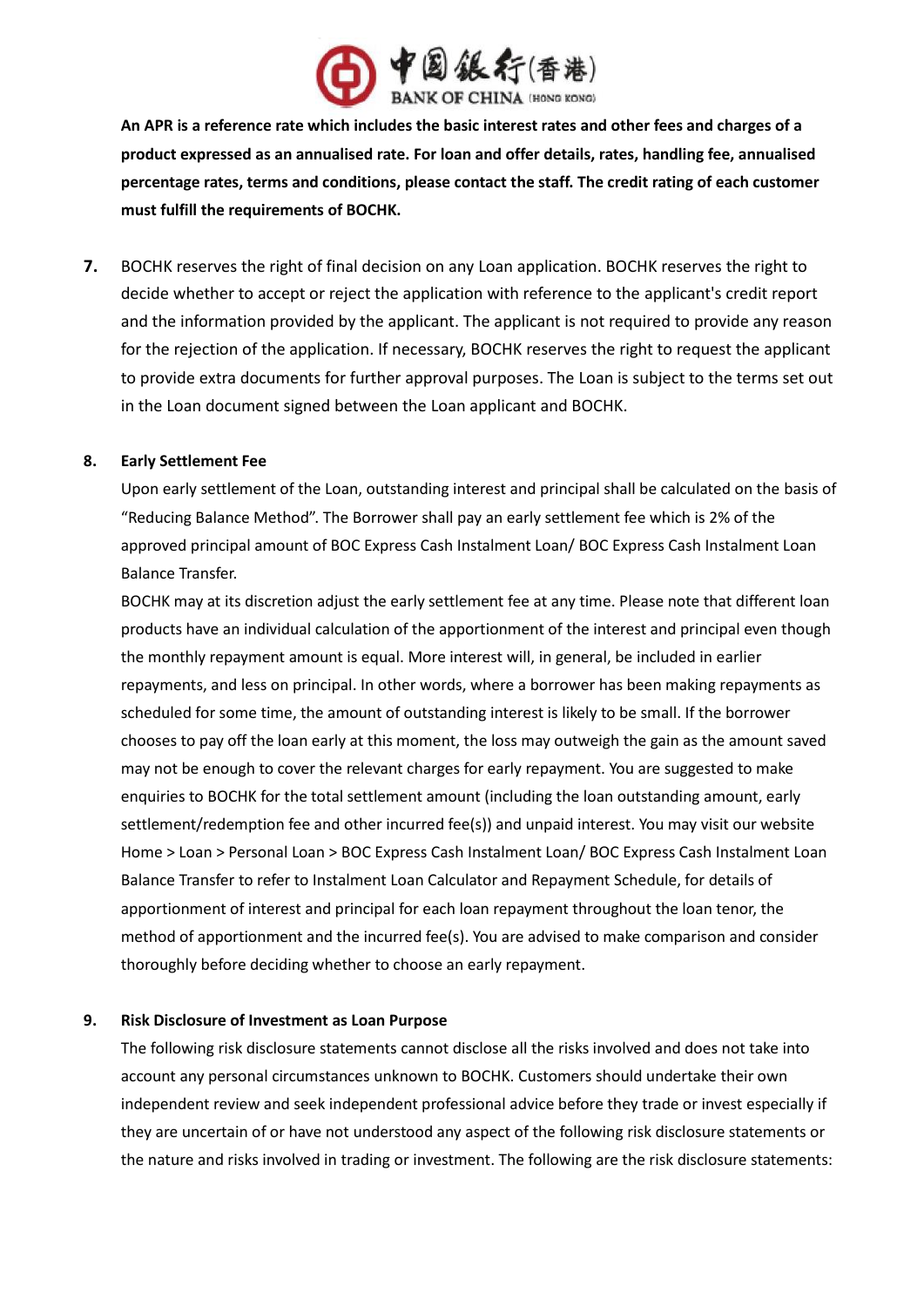

Customers should carefully consider whether trading or investment is suitable in light of your own risk tolerance, financial situation, investment experience, investment objectives, investment horizon and investment knowledge. BOCHK does not constitute any offer, solicitation, recommendation, comment or guarantee to the purchase, subscription or sale of any investment product or service during the loan application process. Investment involves risk. Customers should assess and bear the relevant risks at their own, and the Bank does not bear any responsibility. You are also advised to read carefully Condition 7 of Part 3 of Conditions for Services for further details of risk disclosure in relation to investment.

# **General Terms:**

- BOC Express Cash Instalment Loan and BOC Express Cash Instalment Loan Balance Transfer are the products of the BOCHK.
- The above products are subject to the relevant terms and conditions of the BOC Express Cash Instalment Loan and BOC Express Cash Instalment Loan Balance Transfer.
- This offer cannot be used in conjunction with other promotion offer that are not listed in this promotion material.
- The above products, services and offers are subject to relevant terms and conditions. For details, please refer to relevant promotional materials or inquire with BOCHK branch staff.
- The credit rating of each customer must fulfill the requirements of BOCHK. The approved APR may vary on a case-by-case basis, subject to the credit rating of each individual customer, loan amount and repayment tenor. Approval of the loan amount, repayment tenor and interest rate are all subject to the final decision of BOCHK without providing any reason.
- In case of any dispute, the decision of BOCHK shall be final.
- BOCHK reserves the right to amend, suspend or terminate the above products, services and offers, and to amend the relevant terms and conditions at any time at its sole discretion.
- Should there be any discrepancy between the English and Chinese versions of this promotion material, the Chinese version shall prevail.
- Customers are required to pay the relevant data charges for using and/or downloading the BOCHK Mobile App or Mobile/Internet Banking.
- Please download the BOCHK mobile application from the official software application store or BOCHK website, and pay attention to the identification words of the search.
- By using BOCHK Mobile Application and/or Mobile/Internet Banking, visitors agree to the disclaimers and policies of BOCHK contained in Mobile Application and/or Mobile/Internet Banking from time to time.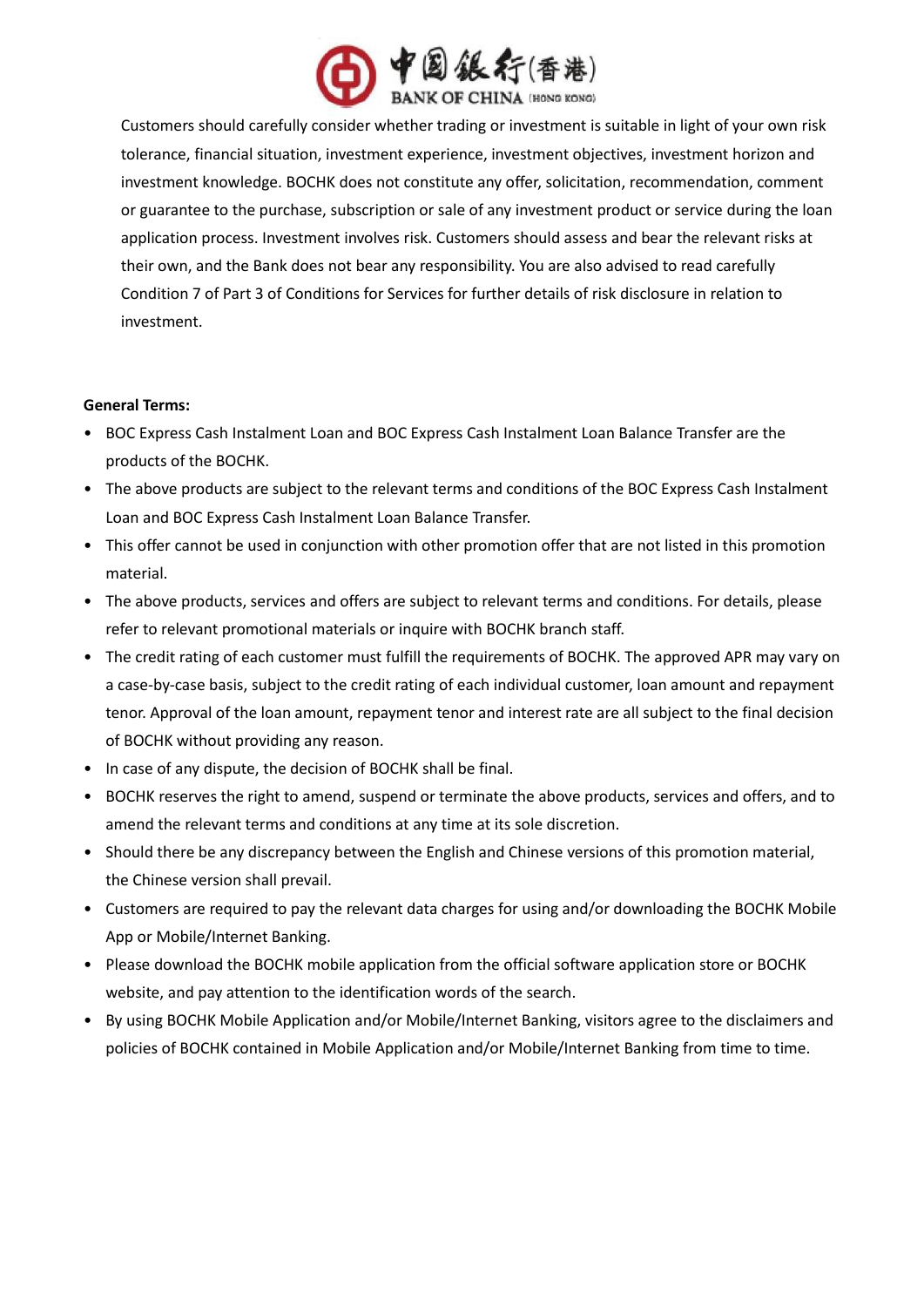

**BOC Express Cash Instalment Loan/ BOC Express Cash Instalment Loan Balance Transfer Selected Customers e-Channels Reward Offer Terms and Conditions:**

- 1. The promotion period from 7 June 2022 to 30 June 2022 (both dates inclusive) ("Promotion Period"), customers should successfully drawdown the loan on or before 29 July 2022 to be eligible to **BOC Express Cash Instalment Loan/ BOC Express Cash Instalment Loan Balance Transfer Selected Customers e-Channels Reward Offer** ("**e-Channel Reward Offer**") offer.
	- 1.1 e-Channel Reward Offer:

Customers have to fulfil all requirements below (**"Eligible Customers"**) in order to enjoy the e-Channel Reward Offer:

- Successfully submit the application for BOC Express Cash Instalment Loan or BOC Express Cash Instalment Loan Balance Transfer and fill in Reference code "PR" in the application form within the Promotion Period via designated e-Channels including Bank of China (Hong Kong) Limited ("BOCHK" or "the Bank") website, Internet Banking, Mobile Banking, "BOCHK" WeChat official account or "BOC CC" WeChat official account ("**e-Channels**"); **AND**
- \* Successfully granted for BOC Express Cash Instalment Loan or BOC Express Cash Instalment Loan Balance Transfer with a loan amount of HK\$80,000 or above, and with repayment tenor of 24 months or above; **AND**
- Submit document via the designated e-Channels.

|                       | The e-Channel Reward (HK\$) |                                         |
|-----------------------|-----------------------------|-----------------------------------------|
| Loan Amount (HK\$)    | <b>BOC Express Cash</b>     | <b>BOC Express Cash Instalment Loan</b> |
|                       | Instalment Loan             | <b>Balance Transfer</b>                 |
| \$80,000 - \$199,999  | \$200                       | \$100                                   |
| \$200,000 - \$499,999 | \$500                       | \$200                                   |
| \$500,000 - \$999,999 | \$1,000                     | \$500                                   |
| \$1,000,000 or above  | \$2,000                     |                                         |

e-Channel Reward Offer:

The above reward offer will be directly credited to the BOC repayment account of the Eligible Customers on or before 31 December 2022 without prior notice. The status of the Eligible Customers' BOC Express Cash accounts must be normal and valid, and without any overdue record or in breach of the terms and conditions of the BOC Express Cash Instalment Loan or BOC Express Cash Instalment Loan Balance Transfer when BOCHK credits the cash rebate. If customers cannot fulfill any of the above e-Channel Rewards Offer requirements, BOCHK reserves the right to cancel the cash rebate without prior notice.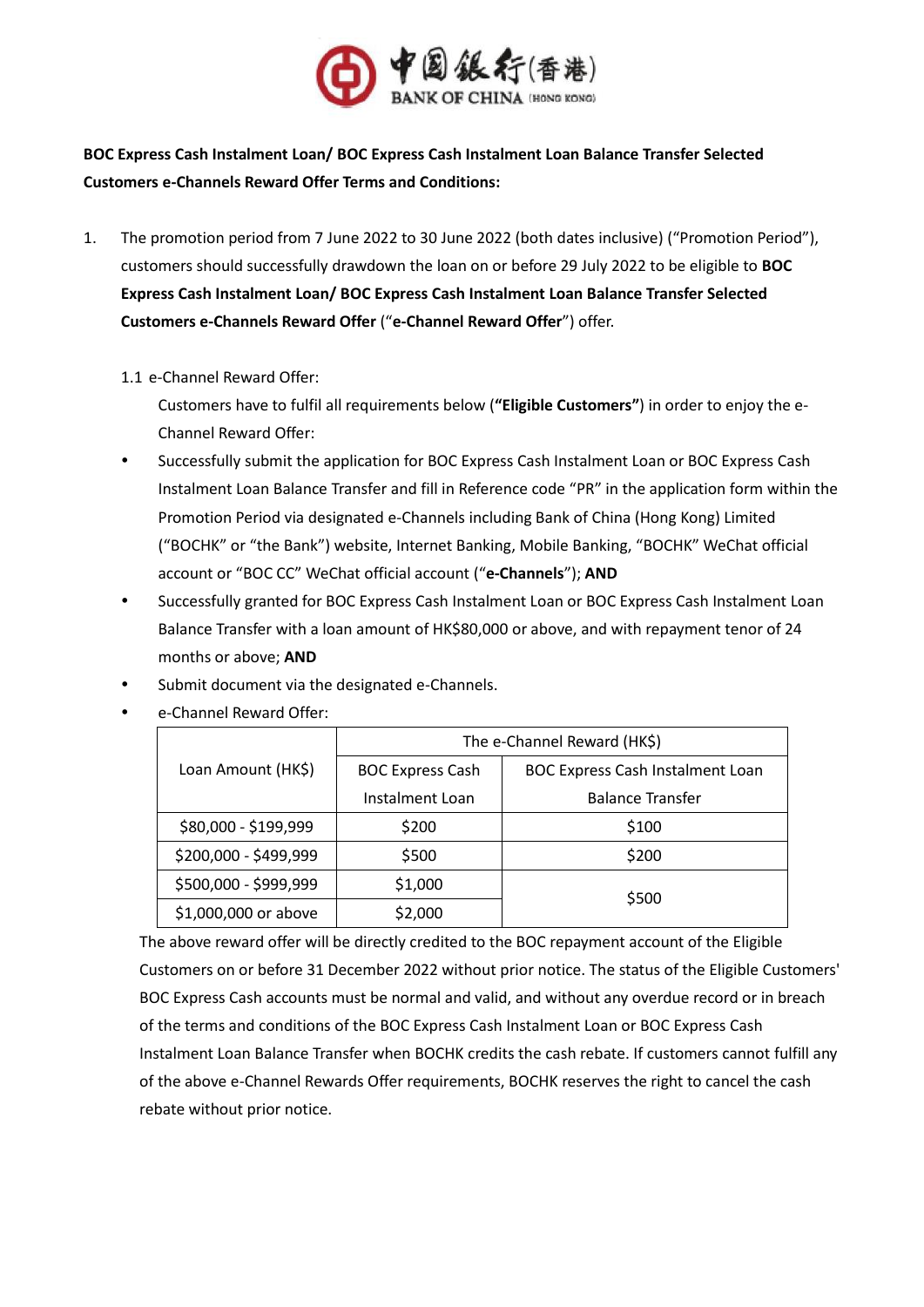

1.2 Payroll Account Extra 1+1 Reward:

Eligible Customers have to fulfill all requirements below in order to enjoy the Payroll Account Extra Reward ("Eligible Payroll Account Customers"):

- Eligible Payroll Account Customers successfully granted for BOC Express Cash Instalment Loan or BOC Express Cash Instalment Loan Balance Transfer with a loan amount of HK\$80,000 or above, and with repayment tenor of 24 months or above with the promotion period; AND
	- (i) register for Payroll Service via any branch, Phone Banking, Internet Banking or Website of BOCHK before 30 June 2022; AND
	- (ii) start receiving salary by "electronic payroll arrangement" or a newly set up "single standing instruction" (not including the standing instruction originating from BOCHK) via payroll Account within the next 2 calendar months from the date of payroll service registration, and maintain this arrangement until relevant reward is credited (payroll customers); AND
	- (iii) have taken up Private Wealth, Wealth Management, Enrich Banking and iFree Banking (Integrated Account Service) ; AND
	- (iv) should maintain a valid sole-name HKD Savings Account or sole-name HKD Current Account (not including joint-name account) ("Payroll Account") with BOCHK).
- "Salary" refers to the basic monthly salary (excluding commission, bonus, double pay, repayment and/ or other funds) of which the amount should reach HK\$10,000 or above.
- "Electronic payroll arrangement" refers to the customer's employer crediting the customer's salary to customer's Payroll Account through BOCHK's or other banks' payroll system. Standing instruction, overseas remittance, local electronic transfer, cheque or cash deposit will not be considered as "electronic payroll arrangement".
- BOCHK reserves the absolute right to define the terms of "salary" and "electronic payroll arrangement" and "single standing instruction".
- Eligible Payroll Account Customers can enjoy extra 1+1 reward up to HK\$700.

|                    | Basic Payroll Account Extra Reward (HK\$) |                                         |  |
|--------------------|-------------------------------------------|-----------------------------------------|--|
| Loan Amount (HK\$) | <b>BOC Express Cash</b>                   | <b>BOC Express Cash Instalment Loan</b> |  |
|                    | Instalment Loan                           | <b>Balance Transfer</b>                 |  |
| \$80,000 or above  | \$200                                     | \$100                                   |  |

(a) Basic Payroll Account Extra Reward

(b) Payroll Service Loyalty Extra Reward

| Period of Using<br>Payroll Service | Payroll Service Loyalty Extra Reward (HK\$)       |  |
|------------------------------------|---------------------------------------------------|--|
|                                    | BOC Express Cash Instalment Loan /                |  |
|                                    | BOC Express Cash Instalment Loan Balance Transfer |  |
| Jun 2018 - May 2021                | \$100                                             |  |
| Jun 2014 - May 2018                | \$200                                             |  |
| On or before May 2014              | \$500                                             |  |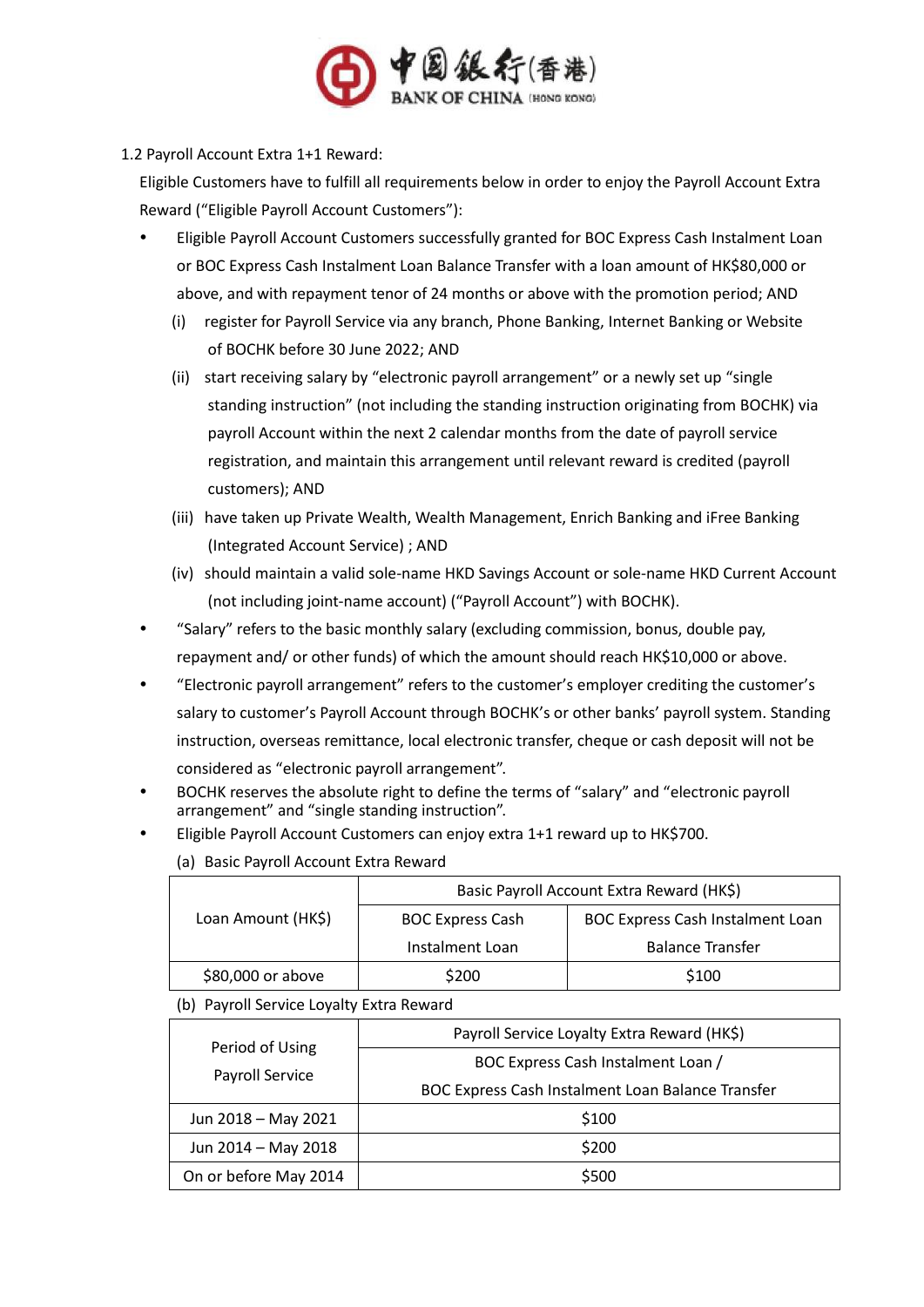

The Payroll Account Extra 1+1 Reward will be directly credited to the BOC repayment account of the Eligible Payroll Account Customers on or before 31 December 2022 (Cash Rebate Credit Date) without prior notice. The status of the Eligible Payroll Account Customers' BOC Express Cash accounts must be normal and valid, and without any overdue record or in breach of the terms and conditions of the BOC Express Cash Instalment Loan or BOC Express Cash Instalment Loan Balance Transfer when BOCHK credits the cash rebate. If customers cannot fulfill any of the above requirements, BOCHK reserves the right to cancel the cash rebate without prior notice.

Customers need to maintain the Payroll Service until the Cash Rebate Credit Date and without any cancellation record in order to be eligible to the Payroll Account Extra 1+1 Reward. The period of using Payroll Service Records will be determined based on the Bank's records. In case of disputes, the decision of the Bank shall be final and binding.

- 2. The above e-Channel Reward Offer and Payroll Extra Offer are not applicable to existing customers of BOC Express Cash Instalment Loan or BOC Express Cash Instalment Loan Balance Transfer and the staff of BOCHK.
- 3. The maximum loan amount for the BOC Express Cash Instalment Loan is HK\$4,000,000 or 18 times of the monthly salary (whichever is lower). The maximum loan amount for the BOC Express Cash Instalment Loan Balance Transfer is up to HK\$2,000,000 or 21 times of the monthly salary (whichever is lower). The final approved loan amount and the maximum monthly salary multiple of BOC Express Cash Installment Loan / BOC Express Cash Installment Loan Balance Transfer is subject to change in accordance with the circumstances of individual cases. The instant cash amount up to 12 times your monthly salary constitutes part of the total amount of the approved loan. The cash amount will be transferred to your account and its use is not restricted to the repayment of the outstanding balance of any credit card or personal loans. BOCHK will determine the final approved loan amount based on the credit rating of the individual customer and other relevant factors.
- 4. The quoted interest rate is calculated based on a loan amount of HK\$3,000,000 with repayment tenor of 12 months and monthly flat rate of 0.0754%. The annualised percentage rate ("APR") is 1.68%, without handling fee. (The APR does not include cash rebate) The APR is calculated according to the guidelines laid down in The Hong Kong Association of Banks. An APR is a reference rate which includes the basic interest rates and other fees and charges of a product expressed as an annualised rate. For loan and offer details, rates, handling fee, APR, terms and conditions, please refer to BOCHK website Home> Loan> Personal Loan> BOC Express Cash Instalment Loan/ BOC Express Cash Instalment Loan Balance Transfer for the "Key Facts Statement (KFS) for Instalment Loan" or contact our staff. The credit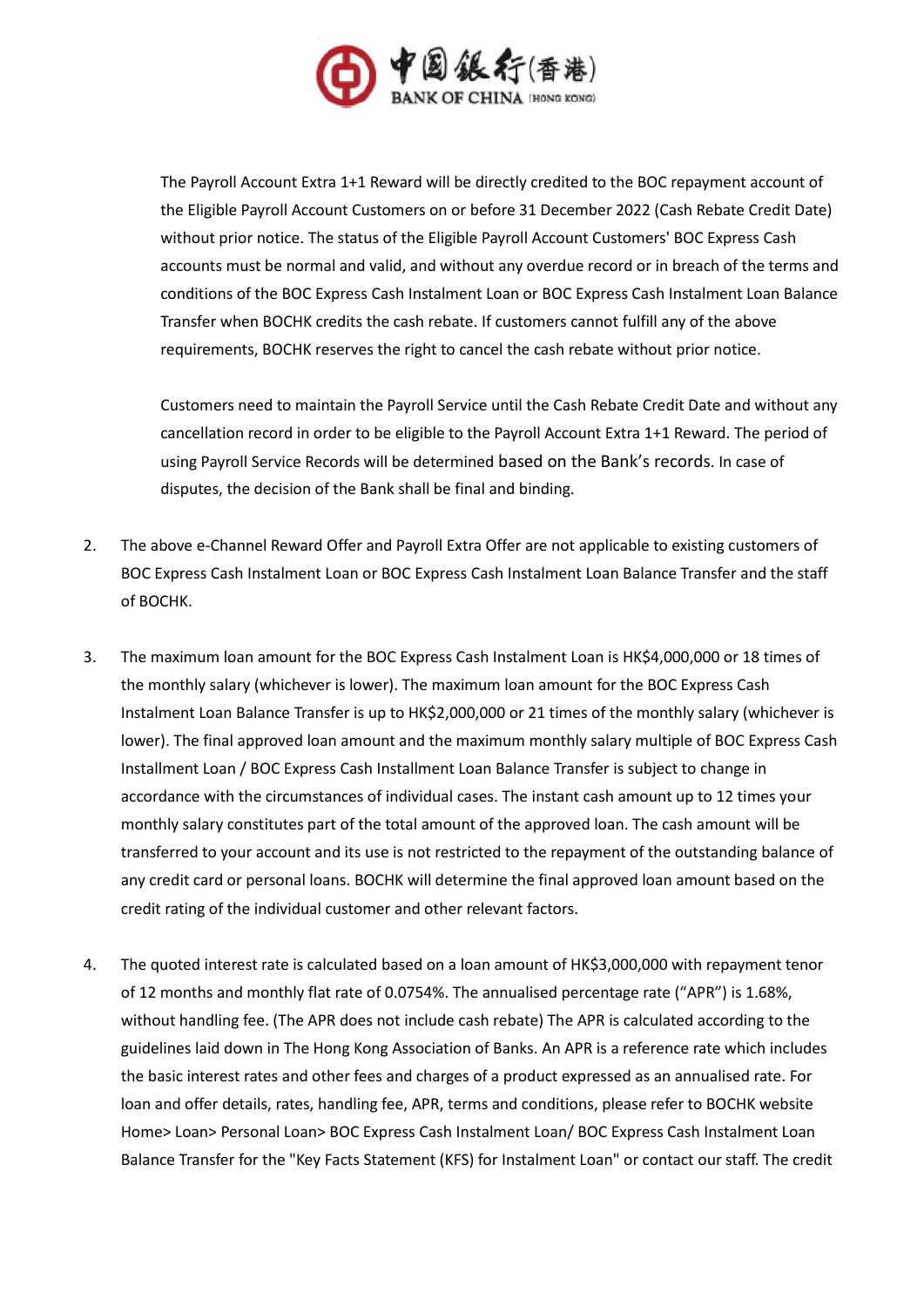

rating of each customer must fulfill the requirements of BOCHK.

- 5. BOC Express Cash Instalment Loan customers can choose for a 12, 24, 36, 48 or 60 months repayment period. The maximum repayment tenor for the BOC Express Cash Instalment Loan Balance Transfer is 72 months.
- 6. In the example of BOC Express Cash Instalment Loan Balance Transfer, assume the credit card outstanding balance is HK\$200,000, an annual interest rate of 30% charged by general credit card and a monthly repayment of all fees and charges billed to the credit card followed by 1.5% of the credit card outstanding balance or HK\$50 (whichever is higher) over 379-months repayment period. The average monthly repayment amount quoted above is calculated based on the first 6 instalments and is rounded to the nearest dollar. The Annualised Percentage Rate (APR) is 35.75%. The total interest expense is HK\$347,764.

The BOC Express Cash Instalment Loan Balance Transfer example is calculated on the basis of a loan amount of HK\$200,000, a repayment tenor of 48 months and a monthly flat rate of 0.3068%, and thus the APR is 9.41%, including an annual handling fee of 1%, the total interest expenses are HK\$29,453, 92% less than interest expense incurred from credit card bill.

**The APR is calculated according to the guidelines laid down in The Hong Kong Association of Banks. An APR is a reference rate which includes the basic interest rates and other fees and charges of a product expressed as an annualised rate. For loan and offer details, rates, handling fee, annualised percentage rates, terms and conditions, please contact the staff. The credit rating of each customer must fulfill the requirements of BOCHK.** 

**7.** BOCHK reserves the right of final decision on any Loan application. BOCHK reserves the right to decide whether to accept or reject the application with reference to the applicant's credit report and the information provided by the applicant. The applicant is not required to provide any reason for the rejection of the application. If necessary, BOCHK reserves the right to request the applicant to provide extra documents for further approval purposes. The Loan is subject to the terms set out in the Loan document signed between the Loan applicant and BOCHK.

# **8. Early Settlement Fee**

Upon early settlement of the Loan, outstanding interest and principal shall be calculated on the basis of "Reducing Balance Method". The Borrower shall pay an early settlement fee which is 2% of the approved principal amount of BOC Express Cash Instalment Loan/ BOC Express Cash Instalment Loan Balance Transfer.

BOCHK may at its discretion adjust the early settlement fee at any time. Please note that different loan products have an individual calculation of the apportionment of the interest and principal even though the monthly repayment amount is equal. More interest will, in general, be included in earlier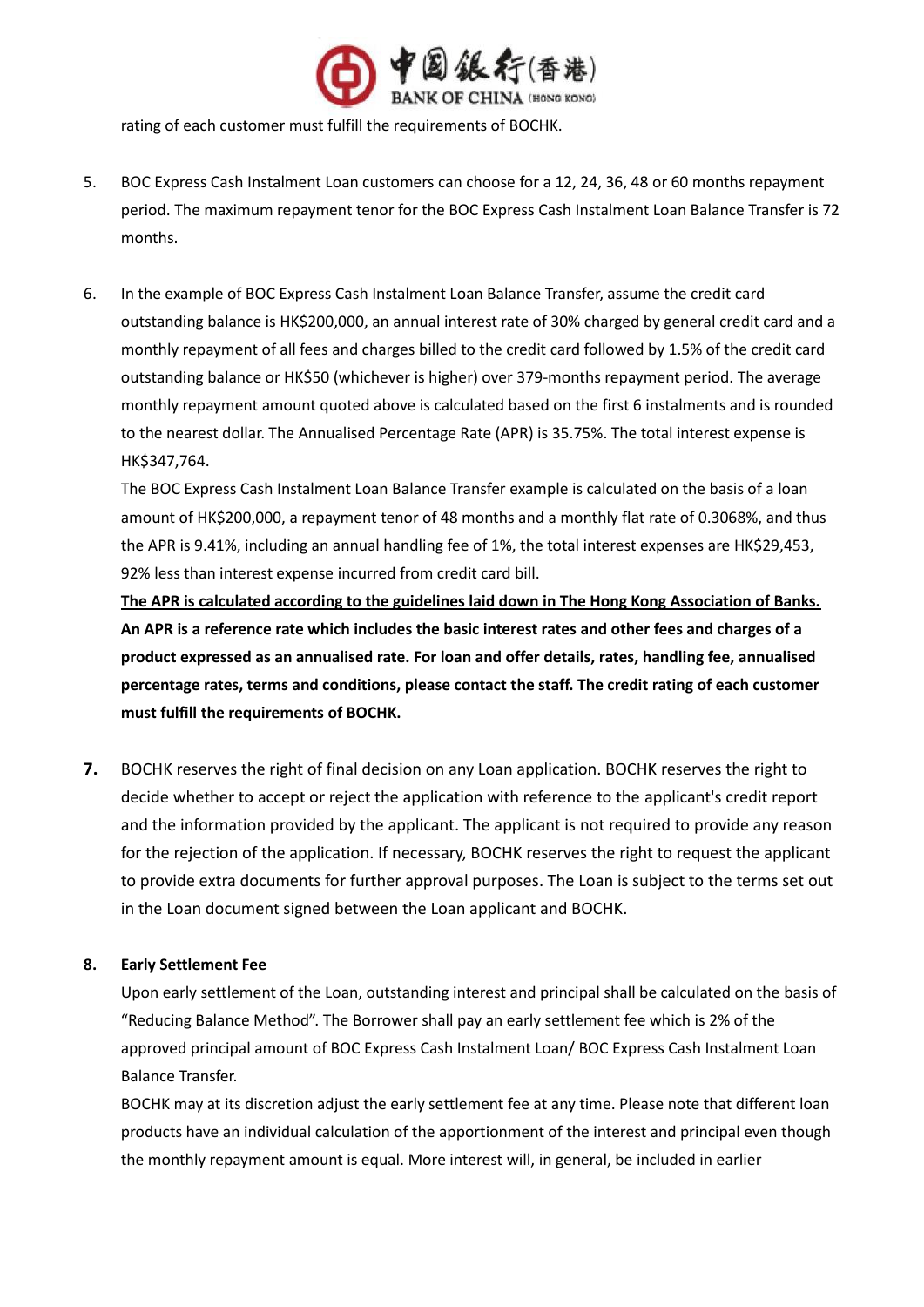

repayments, and less on principal. In other words, where a borrower has been making repayments as scheduled for some time, the amount of outstanding interest is likely to be small. If the borrower chooses to pay off the loan early at this moment, the loss may outweigh the gain as the amount saved may not be enough to cover the relevant charges for early repayment. You are suggested to make enquiries to BOCHK for the total settlement amount (including the loan outstanding amount, early settlement/redemption fee and other incurred fee(s)) and unpaid interest. You may visit our website Home > Loan > Personal Loan > BOC Express Cash Instalment Loan/ BOC Express Cash Instalment Loan Balance Transfer to refer to Instalment Loan Calculator and Repayment Schedule, for details of apportionment of interest and principal for each loan repayment throughout the loan tenor, the method of apportionment and the incurred fee(s). You are advised to make comparison and consider thoroughly before deciding whether to choose an early repayment.

#### **9. Risk Disclosure of Investment as Loan Purpose**

The following risk disclosure statements cannot disclose all the risks involved and does not take into account any personal circumstances unknown to BOCHK. Customers should undertake their own independent review and seek independent professional advice before they trade or invest especially if they are uncertain of or have not understood any aspect of the following risk disclosure statements or the nature and risks involved in trading or investment. The following are the risk disclosure statements: Customers should carefully consider whether trading or investment is suitable in light of your own risk tolerance, financial situation, investment experience, investment objectives, investment horizon and investment knowledge. BOCHK does not constitute any offer, solicitation, recommendation, comment or guarantee to the purchase, subscription or sale of any investment product or service during the loan application process. Investment involves risk. Customers should assess and bear the relevant risks at their own, and the Bank does not bear any responsibility. You are also advised to read carefully Condition 7 of Part 3 of Conditions for Services for further details of risk disclosure in relation to investment.

#### **General Terms:**

- BOC Express Cash Instalment Loan and BOC Express Cash Instalment Loan Balance Transfer are the products of the BOCHK.
- The above products are subject to the relevant terms and conditions of the BOC Express Cash Instalment Loan and BOC Express Cash Instalment Loan Balance Transfer.
- This offer cannot be used in conjunction with other promotion offer that are not listed in this promotion material.
- The above products, services and offers are subject to relevant terms and conditions. For details, please refer to relevant promotional materials or inquire with BOCHK branch staff.
- The credit rating of each customer must fulfill the requirements of BOCHK. The approved APR may vary on